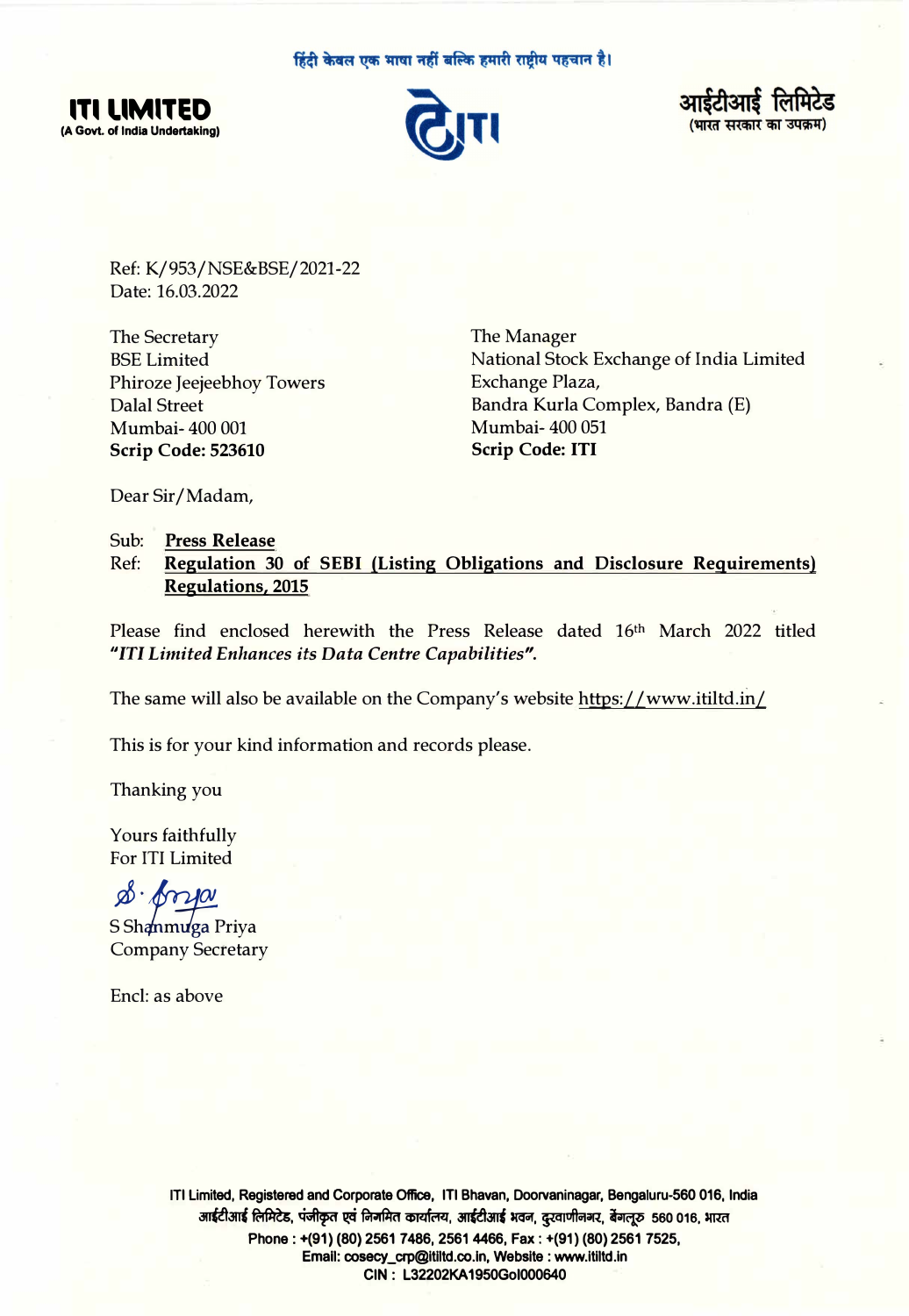



March 16, 2022

## **PRESS RELEASE**

## **ITI Limited Enhances its Data Centre Capabilities**

**Bengaluru:** ITI Limited, country's first PSU post-independence and premier telecom manufacturing company has consolidated its position as a 'go to' player for both PSU and private companies in the Data Center space. ITI's Data Center business has served over 50+ customers over the past 12 years that include public sector banks, financial institutions, Navaratna PSUs, telecom companies, MNCs and small enterprises from the year 2009-10.

## **ITI DC-Facility & Offerings**

Considering the huge market demand in view of *Digital India Initiative*, and Government's decision of *Data Localization*, ITI Limited has taken up a quantum jump in Data Center expansion and consolidation in a big way. The large 2,00,000 plus sq. ft capacity of ITI Data Center in Bengaluru is fully equipped with excellent facilities as well as next-generation technology capable of housing **1350 racks** to provide **Co-Location, Managed Co-Location, Email, Internet, Back-up Services, Storage, Data Security, and Cloud Services** and under Data Center umbrella.

ITI Data Center is fully geared up to support multi density power requirements ranging from 3 KVA to 14 KVA per rack. It has an edge over other Data Centers not only through its complete range of services but also with its infrastructure in secured premise in Bangalore which is a stable seismic zone with its high level of security in addition to inherent security associated with PSU. With effective and eco-friendly fire suppression facilities, carrier-neutrality, redundant power availability, precision controlled environment, and 24x7 support services with no down time in its whole history, ITI Limited makes it a compelling proposition for its customers.

The Data Centre is carrier-neutral i.e. well connected with multiple ISPs ensuring high availability of internet connectivity. The customers are also offered with seating facility, workstations & cabins for their operating & maintenance staff, and an NOC room for monitoring the performance.